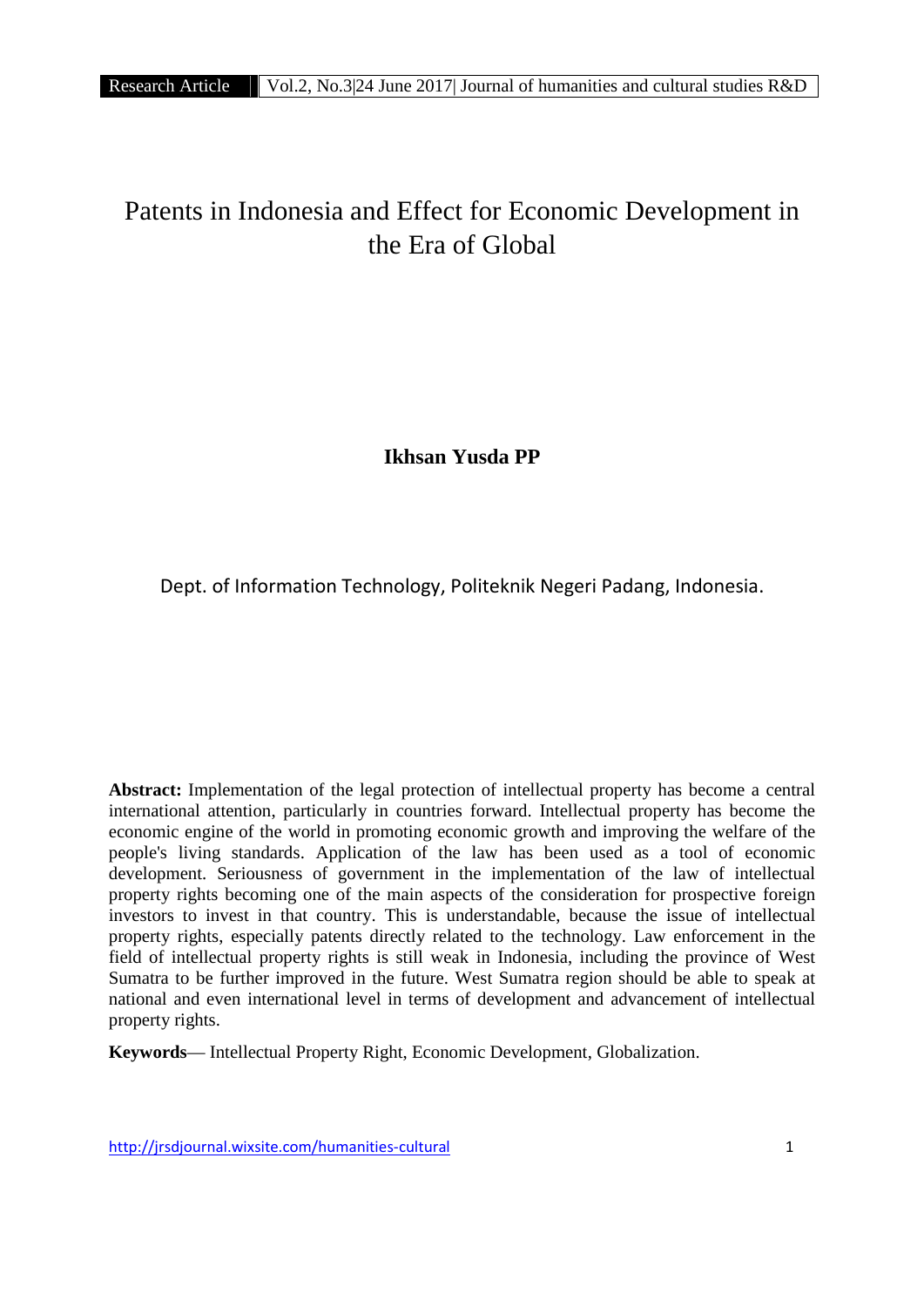# **I. PRELIMINARY**

Intellectual property rights or intellectual property rights (intellectual property rights) plays a very important role in international trade and economic development of a country. Intellectual property consisting of:

- 1. Copyright.
- 2. Patent.
- 3. Brand (trademark).
- 4. Variety Protection (plant breeding).
- 5. Trade Secret.
- 6. Industrial Design.
- 7. Integrated Circuit Layout Design; and
- 8. Prohibition of Monopolistic and Unfair Competition (Antitrust).

Developments in science and technology is very fast and amazing millennium era, all three (3) This is the hard work of man as a servant of Allah who have intellectual in producing a variety of intellectual work. This can be seen in the field of Copyright by the large number of published books, journals, tapes, Compact Disc, VCD, DVD, computer programs (software) and works of art of music and dance in the regions.

In the field of patents, for example, various technological advances in the industry that help humans in performing daily tasks, such as; spacecraft, automotive, medical devices, pharmaceuticals, and others.

Various brands of goods and services telasumen in dropping his choice to have a good product or service, such as; TV brand Sony, Nokia brand mobile phone, and so forth. Those brands have a very close relationship with the quality of goods or services produced. And the brand has a very important role in the promotion of the goods or services.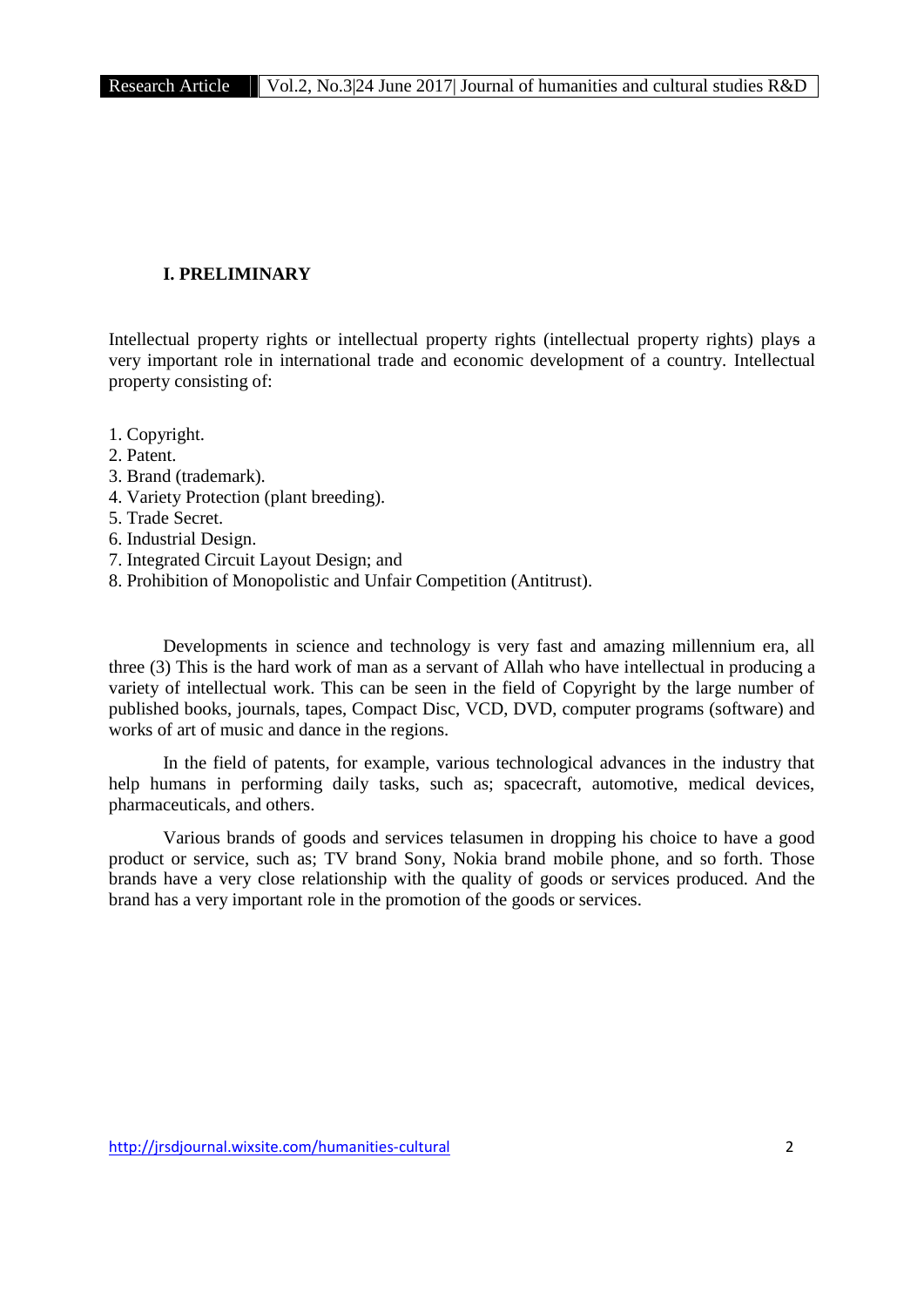# **II. DISCUSSION**

### **A. History of Intellectual Property Rights**

# **1. Ancient Times**

The history of intellectual property rights has been going on for a long time. But the international community of recognizes that property rights that are different from property rights to objects (goods) real (Materrielles Eigentum) is not yet old.

The duration of this recognition process due to the factor is not conscious people at that time about the inherent nature of the intellectual property rights, because they do not recognize property rights in any other form, unless the objects or goods.

In ancient and medieval times (Altertum and Mittelalter) copyright is not known by the public, even though many copyrighted works that have been produced by humans at that time. Copyright work is considered as normal that their existence does not need to be protected by legislation (Gesetz), because they think that copyright does not have a strategic significance in human life, such as; house, land or other objects.

Is ''Corpus Juris'' who noticed the new title that is a creation in the form of writing or painting on paper. But that view is not up to the distinction between real objects (materrielles Eigentum) and intangible objects (immaterielles Eigentum) which is a creation of the human intellect.

The term immaterielles Eigentum this is now referred to as intellectual property rights (**HMI**) or intellectual property rights (**IPR**) which is a translation of the foreign word "geistiges Eigentum", or "intellectual property right".

In medieval times (middle age), the phenomenon of power at will against copyright by the public has increased, because at that time people can at will reproduce the creations of others and memperjual sell it, so that the phenomenon that gave birth to the theory of property right printing (Verlagseigentumslehre).

So, at this time works of human creativity were regarded as an incarnation of God's creation, so its presence in the midst of society regarded as copyright works that no man or "anonymous".

# **2. The Privileged (Privilege) and Proprietary Printing**

What is meant by the term of the rights or PRIVILEG privilege is the right to reproduce a work is given to the printing/publisher. That is, the printing press was privileged to reproduce and sell one's creation. Who is entitled to privilege it is a king or ruler.

PRIVILEG era has begun since the invention of printing books in Gutenberg around 1445 and Kupfertich and wood sculpture (Holzchneidekunst). From this comes the theory of prohibition to reprint a book, unless obtaining PRIVILEG (permission) to do a reprint. The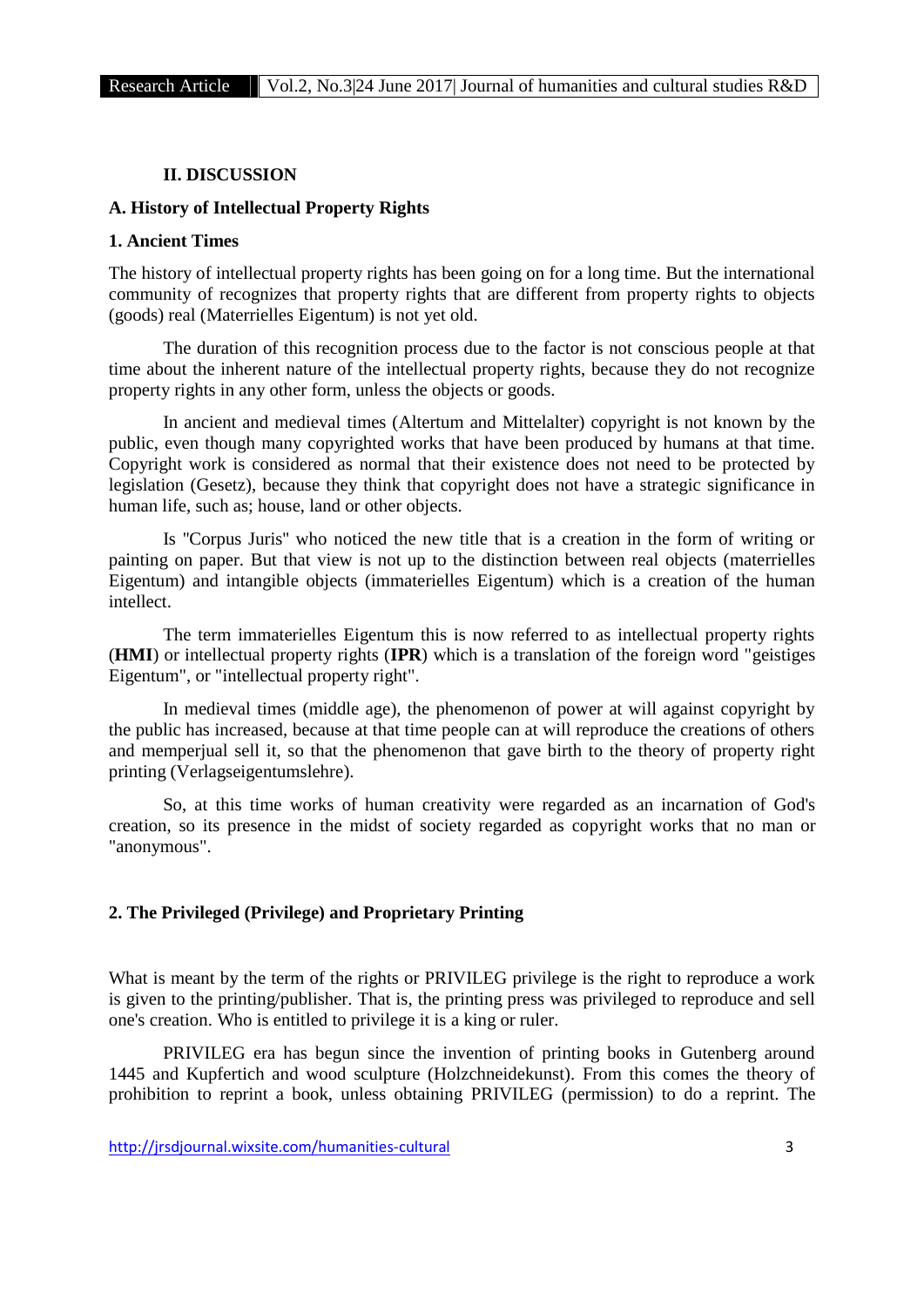PRIVILEG Award in principle intended to combat book piracy crimes commonly done by reprinting the book in large quantities and illegally.

PRIVILEG first awarded by the city of Venice (Italy) to Johan von Speyer in 1469 for a period of 5 years. This is the beginning of a theory which suggests that intellectual property rights are limited by time. Surprisingly, PRIVILEG received Johan von Speyer not only one intended as legal protection of the literary works, but the protection of a new process, namely; art of a printed book (Buchdruckkunst).

With the provision of Basler in 1531 then granting PRIVILEG intended for legal protection against copyright works such as books. In principle, the legal protection given to copyrighted works at that time very much different from similar protection known at present.

In the past, given the protection it is a book (printed) within the meaning of objects, whereas the protected today tends not book it in the sense that (concrete), but the contents of the book that is the result of human intellectual work. At this time, the theory of the PRIVILEG growing rapidly in countries of Europe, such as; in German, English and French.

The issue of legal protection of intellectual property rights is was already a global problem, namely, mankind has been a problem throughout the world. International law has started its business since 1983 with the approval of the Paris Convention for the Protection of Property Industrian. Until now, a better business and a real international community sustained in order to protect intellectual property rights.

Since December 10, 1948 with the enactment of the Universal Declaration of Human Rights by the United Nations (United Nations), the intellectual property rights have become part of Human Rights (Human Rights). This is a decisive step that has been taken by the international community, that the issue of protection of the HMI should continue to be considered and improved.

The following section focuses on the legal protection of intellectual property rights in accordance with international law sources to the convention or multilateral agreements.

# **3. Paris Convention for the Protection of Industrial Property 1883**

The paris Convention, which was signed on March 10, 1883 in Paris, France is the oldest rules of international law in the field of human rights. Paris Convention is a multilateral treaty, namely; international agreements signed and followed by many countries. The conventions have several times changed:

- 1. In Brussels dated December 14, 1900.
- 2. In Washington on June 2, 1911.
- 3. Den Haag dated 6 November 1925.
- 4. In London on June 2, 1934.
- 5. The Lisbon, dated October 31, 1958.

http://jrsdjournal.wixsite.com/humanities-cultural 4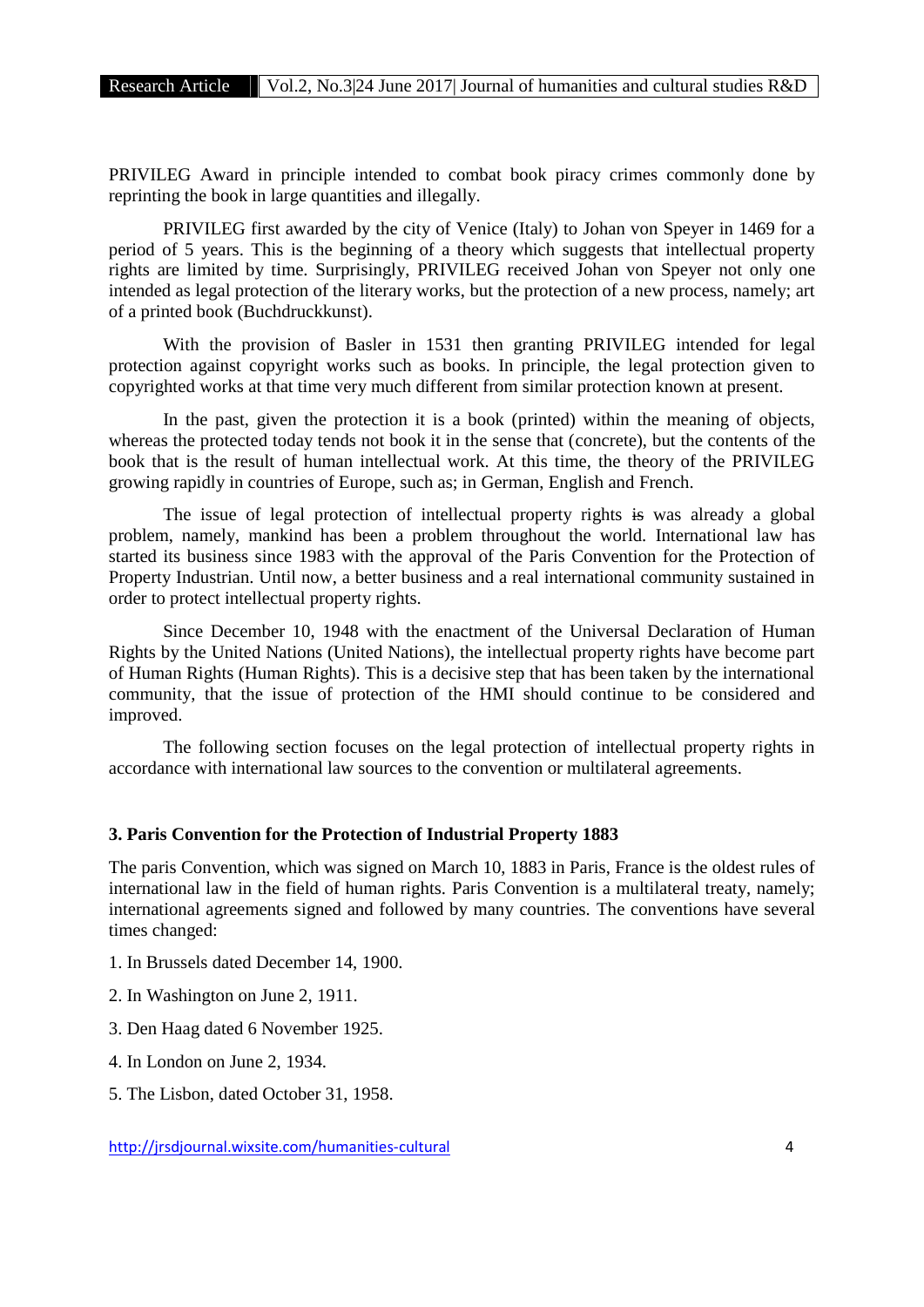6. In Stockholm dated July 14, 1967.

7. And converted back dated October 2, 1979.

Indonesia has ratified the Paris Convention is revised Stockholm on September 5, 1997. The legal consequence of ratification Indonesia is bound by any existing legal provisions in the Paris Convention to make the rules in the national law's regulations.

Objects that are protected under the Convention of Paris is mentioned in Article 1 Paragraph (2): "The protection of industrial property has as its object patents, utility models, industrial designs, trademarks, service marks, trade names, indications of source or appellations of origin, and the repression of competition ".

While the definition of property rights in the field of industry (industrial property) described in paragraph (3): "Industrial property shall be understood in the broadest sense and shall apply not only to industry and commerce papers, but likewise to agricultural and extractive industries and to all manufactured or natural products, for example, wines, grain, tobacco, leaf, fruit, cattle, minerals, mineral waters, beer, flowers & flour ".

# **4. Berne Convention for The Protection of Literary and Artistic Works 1886**

Berne Convention signed on 9 September 1886 in the city of Bern, Switzerland is the oldest international law in the field of copyright. This Convention has been amended several times:

- 1. In Paris on May 4, 1896.
- 2. In Berlin on 13 November 1908.
- 3. In Bern dated June 2, 1914.
- 4. In Rome on June 2, 1928.
- 5. In Brussels dated June 26, 1948.
- 6. In Stockholm dated July 14, 1967.
- 7. In Paris on July 24, 1971.
- 8. And amended again on 28 September 1979.

Indonesia ratified the Convention, Bern new for the first time on September 5, 1997 with the exception of (reservation) in Article 33 Paragraph 2 of the Berne Convention concerning the jurisdiction of the International Court of Justice in the settlement of disputes. Thus, Indonesia is bound by the terms stipulated in the convention in the Bern Convention and the legal consequences of that, then Indonesia to translate the provisions of national legislation.

Regarding objects protected under the Bern Convention is are immense, as mentioned in Article 2 paragraph (1):

http://irsdiournal.wixsite.com/humanities-cultural 5 "The expression of literary and artistic works shall include every production in the literary, scientific and artistic domain, whatever maybe the mode or form of its expression, such as books, pamphlets and other writing; lectures, addresses, sermons and other works of the same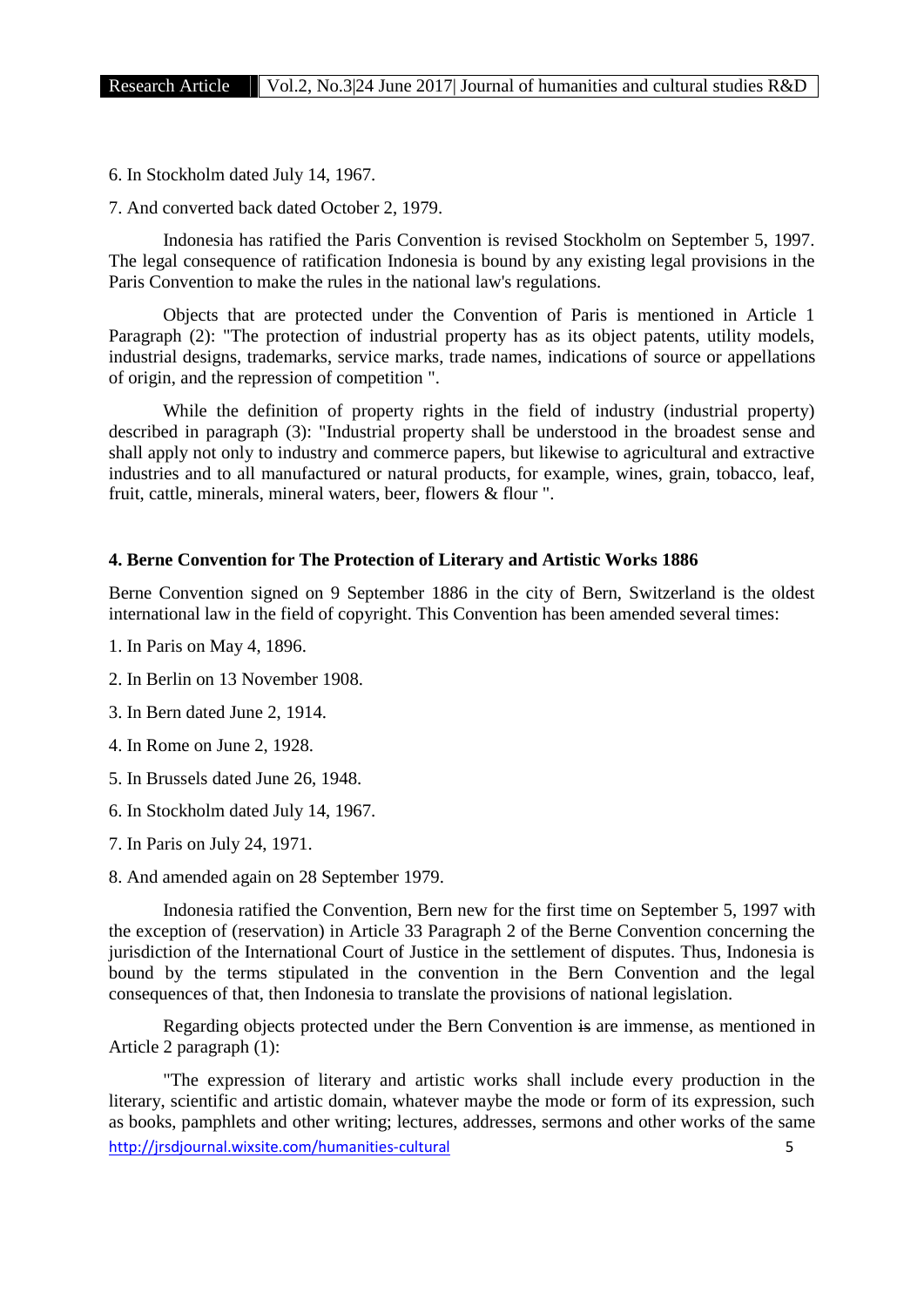nature; dramatic or dramatico-musical works; choreographic works and entertainments in dumb show; Compositions musical with or without words; cinematographic works to the which are assimilated works Expressed by a process analogous to cinematography; works of drawing, painting architecture, sculpture, engraving and lithography; photography; works or applied art; Illustrations, maps, plans, sketches and three-dimensional works relative to geography, topography, architecture or science ".

Although Article 2 paragraph (1) above illustrates that the scope of the object protected by the convention, but the member states are given discretion to formulate the national legislation on intellectual property rights the object in question. This is certainly the view to the historical and cultural background and customs prevailing in a country. As in Indonesia, karawitan art, batik art, and a variety of shapes and forms other applied art is a quirk/privilege in Indonesia that are not found in other countries.

### **5. UN Universal Declaration of Human Rights (UDHR) 1948**

Universal Declaration of Human Rights, which was signed on 10 December 1948 by the UN General Assembly is the first international legal provision that was born after the end of World War 2 (two) in 1945 in the field of Human Rights. Since then, the issue of Human Rights (HAM) into the glare of the developed countries, particularly the United States and Europe. Problems often form the size of the protection of human rights in the developed countries to determine a country is democratic or not, so the size is also used as one of the informal requirements for developed countries to provide economic aid to 3<sup>rd</sup> world countries (three).

In relation to intellectual property rights, Article 27 Paragraph (2) of the UDHR states: "Everyone has the right to the protection of the moral and material interests from any scientific, literary or artistic production of the which he is the author". Of the provisions of Article 27 Paragraph (2) of the UDHR can be explained, that, the issue of intellectual property rights is a matter of human rights that must be protected by each state in the provision of national legislation of the country.

Article 14 Grundgesetz (Constitution) Germany provides legal protection of property rights and on that basis the German Constitutional Court (Bundesverfassungsgericht) decided that Article 14 Grundsgesetz also provide legal protection of intellectual property. Thus, intellectual property rights are part of human rights.

#### **6. World Intellectual Property Organization (WIPO) 1967**

The agreement established the WIPO (World Organization of Intellectual Property Rights) was signed in Stockholm, Sweden, on July 14, 1967, and on 28 September 1979 made the first revision, Indonesia has ratified the WIPO treaty on December 18, 1979. The purpose of the establishment of WIPO is to modernize and perform administrative efficiency in the protection of intellectual property rights while respecting the freedom of each participating country. So, WIPO is tasked to perform administrative activities of all international agreements related thereto.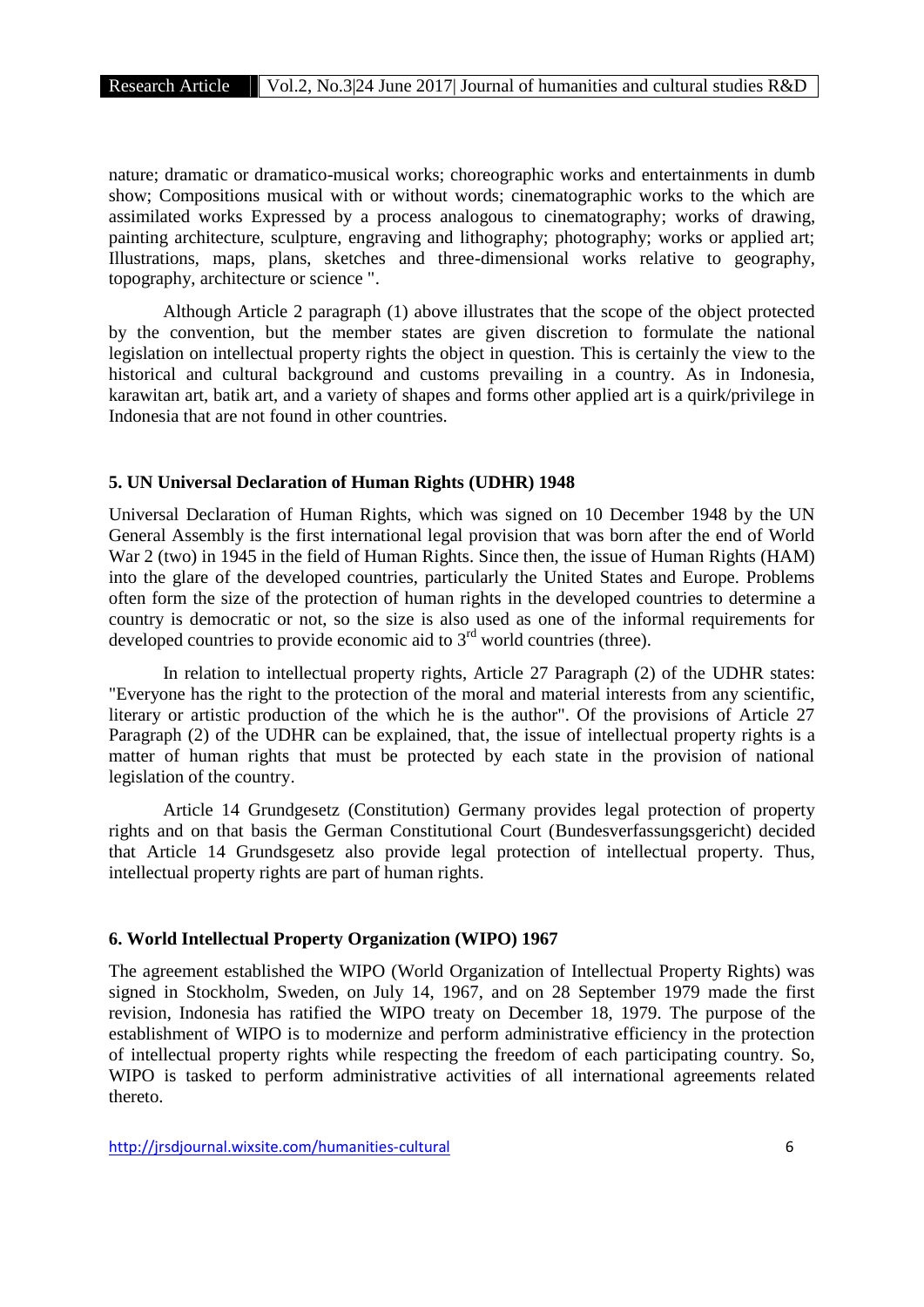WIPO is the International Organization Intergovernmental based in Geneva, Switzerland and is one of the main of the 16 UN specialized agencies. WIPO is responsible for promoting the protection of intellectual property throughout the world by conducting research agreement with regard to legal and administrative aspects of intellectual property rights. One of the main important activities of WIPO is the constructive cooperation with the developing countries in terms of intellectual property protection.

Article 2 viii WIPO mention of the scope of intellectual property rights is actually an accumulation of the intellectual property that has been mentioned in international conventions, such as the Paris Convention and the Berne Convention. Intellectual property shall include the rights Relating to:

1. Literary, artistic and scientific works.

- 2. Performances of performing artists, phonograms, and broadcasts.
- 3. Inventions in all fields of human endeavor.
- 4. Scientific discoveries.
- 5. Industrial designs.
- 6. Trademarks, service marks, and commercial names and designations.

7. Protection against unfair competition, and other rights from of the resulting intellectual activity in the industrial, scientific, literary or artistic fields.

# **7. Agreement on Trade-Related Aspects of Intellectual Property Rights (TRIPS)**

# **1994**

Agreement on the aspects relating to intellectual property rights (TRIPS) signed in Marrakech, Morocco on 15 April 1994. TRIPS Agreement is part of the agreement that established the World Trade Organization (World Trade Organization). The background of the establishment of the WTO is due to the failure and ineffectiveness of GATT in carrying out its mission as the body authorized to regulate trade and international fare. In addition, the TRIPS is an international legal product that was born as a result of advances in science and technology (Science and Technology) enters the 21st century. The birth of TRIPS is also a very strong demand from developing countries as countries that control and producer of science and technology.

The new TRIPS into effect on January 1, 1995. For developing countries (Developing Country) TRIPS enacted five years later, as of 1 January 2000. As for the underdeveloped countries (Least-Developed Country) TRIPS came into effect 10 years later, that is, per January 1, 2006.

http://jrsdjournal.wixsite.com/humanities-cultural 7 It must be recognized, that the presence of these many worrisome TRIPS international countries, especially developing countries. Therefore, many of the developing countries, such as;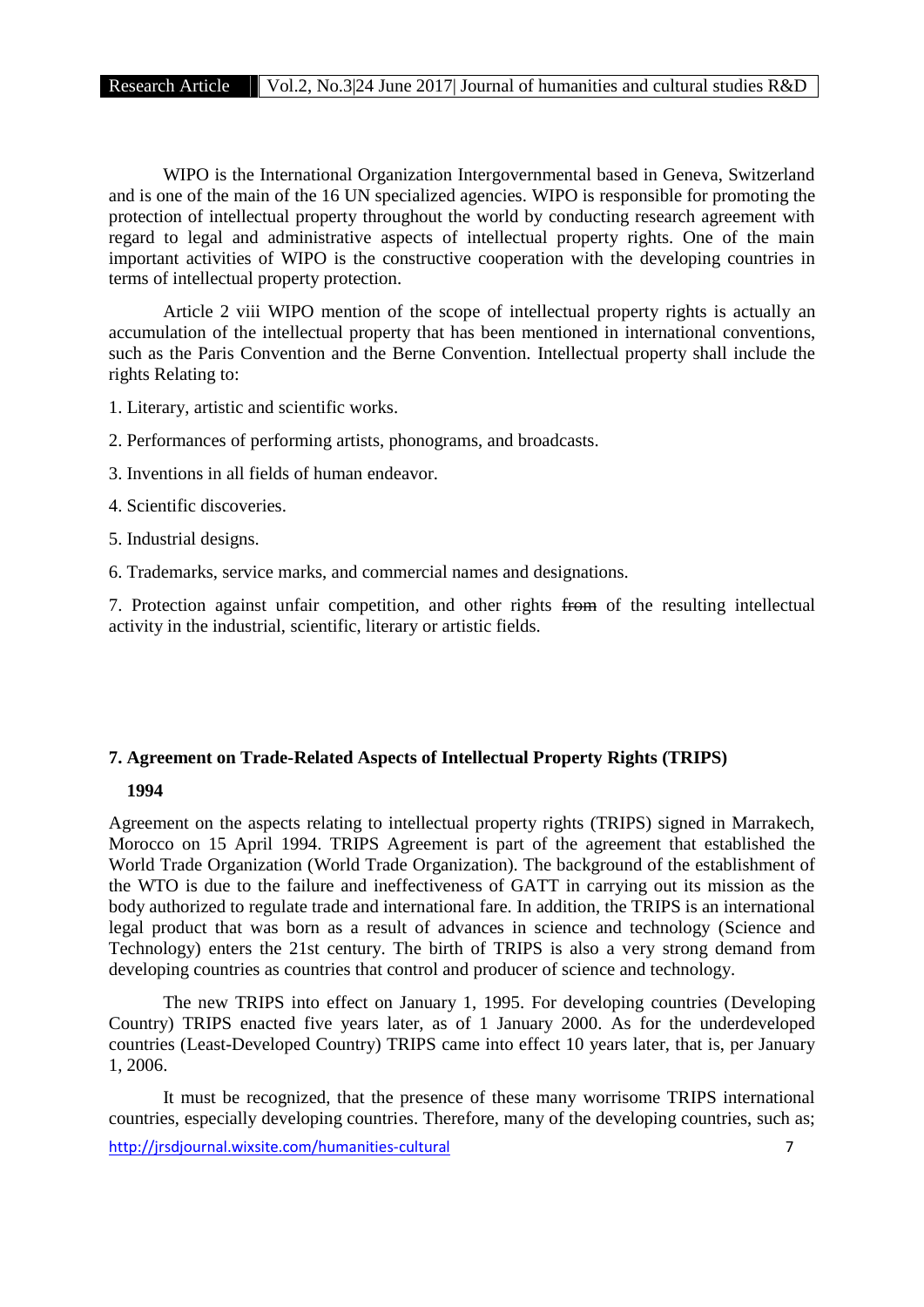China, Indonesia, Malaysia, Korea, Bulgaria, and other Asian countries do not provide legal protection to intellectual property rights optimally.

In addition, law enforcement undertaken by these countries is still a far touching sense of justice. That is, the problem of law enforcement, particularly against violations of intellectual property rights, has not been a serious concern of the developing countries.

# **8. Indonesia**

As a former Dutch colony, the history of the law of intellectual property protection in Indonesia cannot be separated with a history similar law in the Netherlands at that time, because almost all the rules that apply in the Netherlands at that time was also imposed in the Dutch East Indies (Indonesia name at that time) with the principle of concordance. Thus, when viewed from the colonial period to the present day, the age of the intellectual property rights may be said to have been a long time.

But when viewed in the fact that to date, the provisions of the intellectual property rights are still far from that expected by international standards, in terms of the formulation of the law has much less in terms of the implementation of the law itself on the ground in dealing with cases regarding the violation of intellectual property rights.

**a. Copyright**

UUHC the first to apply in Indonesia is UUHC September 23, 1912 (Auteurswet 1912) coming from the Netherlands. UUHC 1912 is still being enforced, although for the first time Indonesia tries to realize a national laws on copyright. Efforts to realize national UUHC piloted with resultant bill on Copyright for the first time discussed on January 9, 1965.

Further studies on this bill on 20 until October 22, 1975 held a seminar on copyright in order to get feedback from the community about the fate of the bill. After undergoing a fairly long time on 12 April 1982 Copyright bill approved by the House of Representatives to set into Law No. 6 of 1982 on Copyright and effective that day as well. With the enactment of Law No. 6 In 1982, the UUHC 1912 are no longer valid.

5 years later, this UUHC amended by Law No. 7 of 1987 and 10 years later was changed again by Law No. 12, 1997. Amendments to the Law on Copyright, Patent and Trademark Office in 1997 was indeed a first package of legal reforms in the field of HMI.

As the authors predict that after the revision UUHC Indonesia, which held in 1997 that in the not too long revision must be held back, because it does not conform with the standards of protection under international law, in particular the TRIPS Agreement. Then on July 29, 2002 the Government of Indonesia enacted a new UUHC with the Copyright Act No. UUHC 19, 2002. It replaces the old UUHC.

## **b. Patent**

http://jrsdjournal.wixsite.com/humanities-cultural 8 When seen legislation concerning HMI colonial times, it can be said that the law on patents is the oldest legal provisions. In the "Reglement op het verlenen van uitsluitende regten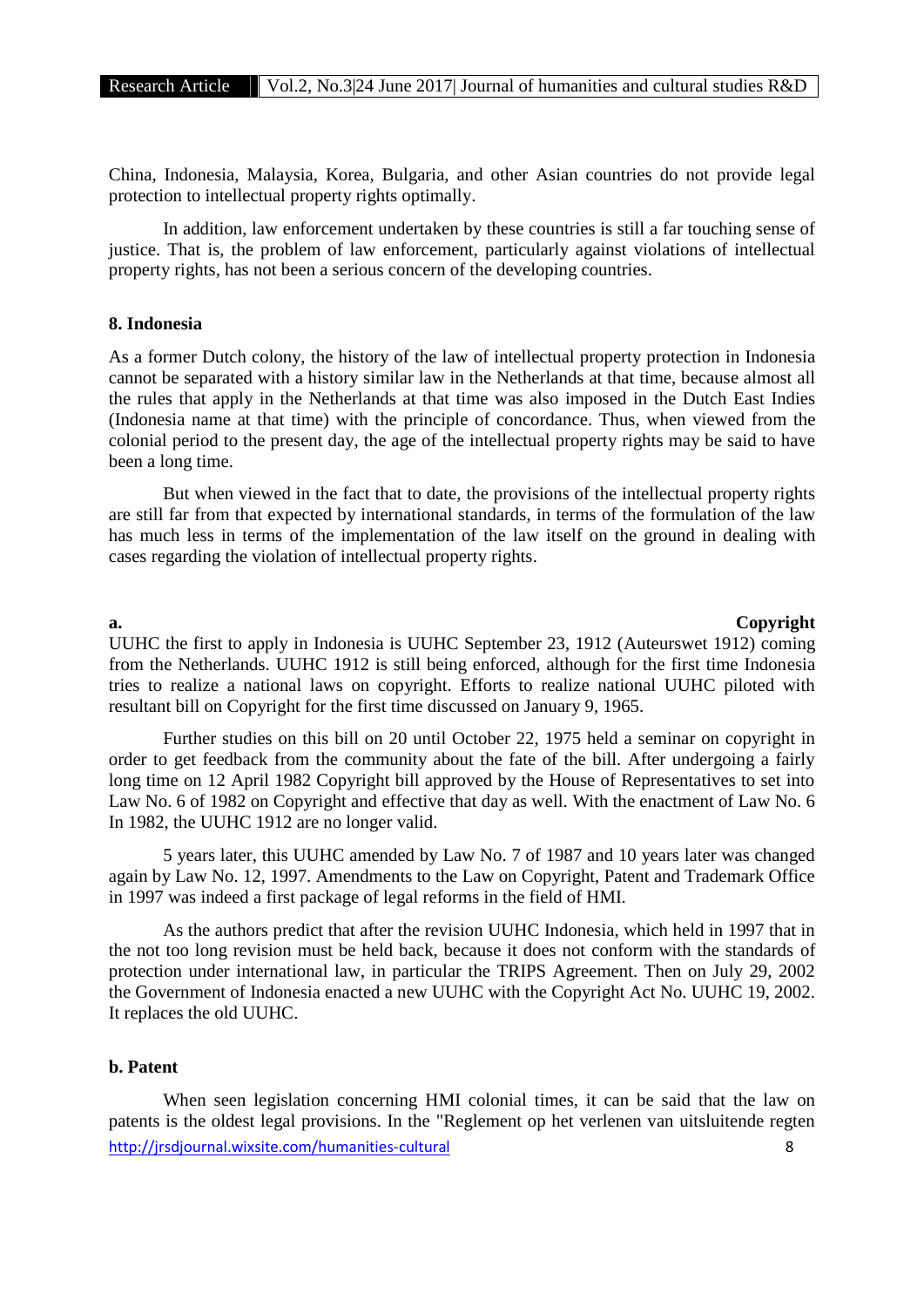op uitvindingen, invoeringen en verbeteringen van voorwerpen van kunst en volksvlijk 1817" (Conditions of entitlement exclusively to the discovery, introduction and improvement on the field of folk art), and then in 1844 imposed in the Dutch East Indies.

In 1870 this law no longer apply or revoked. These laws are not immediately replaced with a new one, because the new 1911 Law on Patents applied the year before (1910) had imposed the year before (1910) has been in force in the Netherlands, Act 1911 was later amended several times and refinement. Repairs and improvements were made in 1916, 1921, 1922, 1931, 1936, 1937 and last in 1949.

After Indonesia's independence, the existence of the Law on Patents have received attention in Indonesia Jurist, because sovereignty principles adopted by this Act are deemed no longer compatible with the spirit of independence. The reason is, that the authority testing patent is in the Netherlands, while Jakarta or Indonesia is only considered as a branch office of the patent office in the center of the Netherlands. This is clearly contrary to the sovereignty of Indonesia as an independent state recognized by the international community.

In 1953 the Minister of Justice of the Republic of Indonesia issued a proclamation which is the first national legislation governing patents, namely; The announcement of the Minister of Justice No. JS. 5/41/4, which regulates the filing provisional patent application in the country, and the announcement of the Minister of Justice No. J. G. 01.02.17, regulating the filing of a patent application abroad.

A unity of invention in question is some of the inventions that have relevance between the invention with another invention, for example, an invention is a new form of writing instruments along with the new ink. Stationery and ink are a unity, because the inks specifically for use on stationery.

Based on the above, then on August 28, 1953, Minister of Justice of the Republic of Indonesia issued Announcement on Registration As for Patents. This provision is temporary in the field of patent law to fill the legal vacuum as well as evidence that Indonesia as a sovereign state can't be dictated by foreign powers including the patent. Polemics with the law of this patent can only be resolved after the government enacted Law No. 6 of 1989 on Patents.

With the enactment of Law No. 6 of 1989, then the question arises: whether the announcement of the Minister of Justice of the Republic of Indonesia dated August 28, 1953 remain valid? For the answer, let's look at Article 131 of Law No. 6 1989 on transitional provisions. In Article 131 Paragraph (1) states that within 1 (one) year from the date of entry into force of Law No. 6 In 1989, those who had applied for registration of a patent application by the Government announcement of 1953 in the 10 years before the date of entry into force of Law No. 6 Year 1989, may file a patent application based on the provisions of law.

Furthermore, Paragraph (2) explains further, that if the patent application which has been registered and comply with the provisions referred to in Subsection (1) does not refill within one (1) year after the date of enactment of this Act, the patent application shall be deemed expired. Paragraph (3) continues to mention, that the registration of a patent application based on the announcement by the Government as referred to in paragraph (1) submitted more than 10 (ten)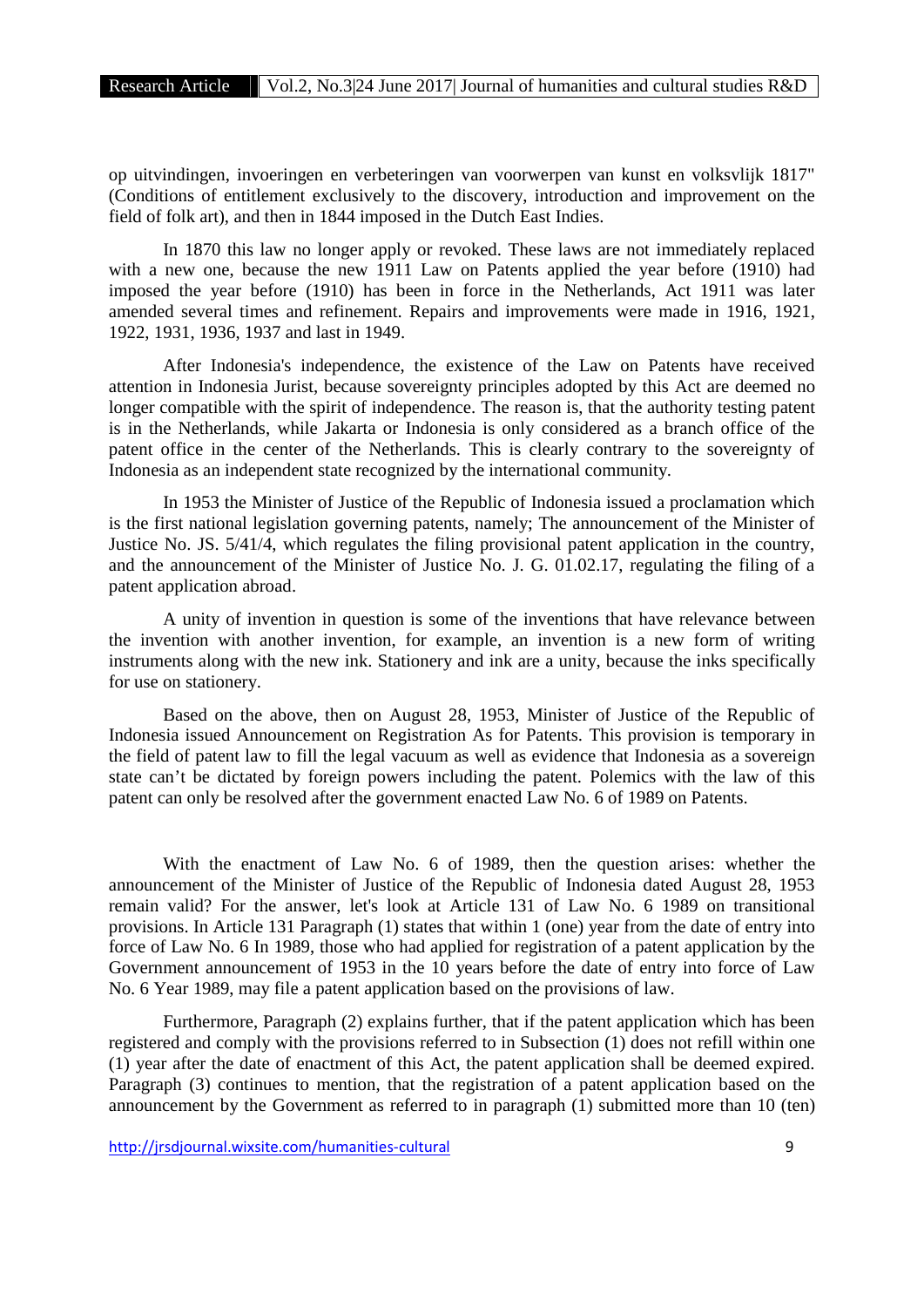years before the start date of enactment of this Act, disqualified, the Law on Patents of this in 1997 was revised to UU no. 13 of 1997.

In 2001 the Government of Indonesia, replacing the old Patent Act with the new Patent Law, namely; UU no. 14 of 2001 which became effective on August 1, 2001.

# **c. Brand**

The legal provisions on the protection of the mark for the first time included in the Code of Penal (Penal Code) or in Dutch called the Wetboek van Strafrecht (WvS) Dutch East Indies in 1848. Article 89 WvS determined that improper use of seals, stamps and brands Bank or trade on institutions that are protected by law. While legislation on the brand new set for the Dutch East Indies in 1885.

8 years later, in 1893 after the Madrid Agreement concerning the International Registration of Marks is approved, a new Trademark Act for the Dutch East Indies enacted to replace the previous Trademark Law, Trademark Law comes into force on January 1, 1894.

In 1905 the Trademark Act is amended by Stb. No. 427 Year 1905. Furthermore, the Trademark Act, 1905 was replaced with a new Trademark Law in 1912 (Reglement Industrieele Eigendom 1912) which came into force on March 1, 1913.

16 years after Indonesia's independence in 1961 then we have national legislation on Corporate Brand and Brand of Commerce, namely; UU no. 21, 1961.

Various weaknesses by Law No. 21 This led the Government of Indonesia to replace it with a brand new Law on the Law No. 19 of 1992. With the enactment of Law No. 19 This, then Act No. 21 of 1961 declared void (Article 89 of Law No. 19 of 1992). UU no. 19 of 1992 effectively apply this new 4 this year suffered the same fate with the Law on Patents, due in 1997 Law No. 19 of 1992 revised by Law No. 14 of 1997.

On August 1, 2001 the Government of Indonesia enacted Law No. 15 of 2001 on Marks. So with the enactment of the 2001 Trademark Law, Trademark Law long no longer apply. Replacement is the Trademark Law in order to harmonize the Indonesian national law with international law, in particular the TRIPS Agreement 1994.

#### **d. Plant Variety Protection**

Law on Plant Variety Protection (PVP) is validated in conjunction with three other laws, namely; UU no. 30 of the Trade Secret Law 31 on Industrial Design and Law No. 32 Year 2000 on Layout Designs of Integrated Circuits. All 4 of the Acts forced to be completed and ratified before the end of 2000.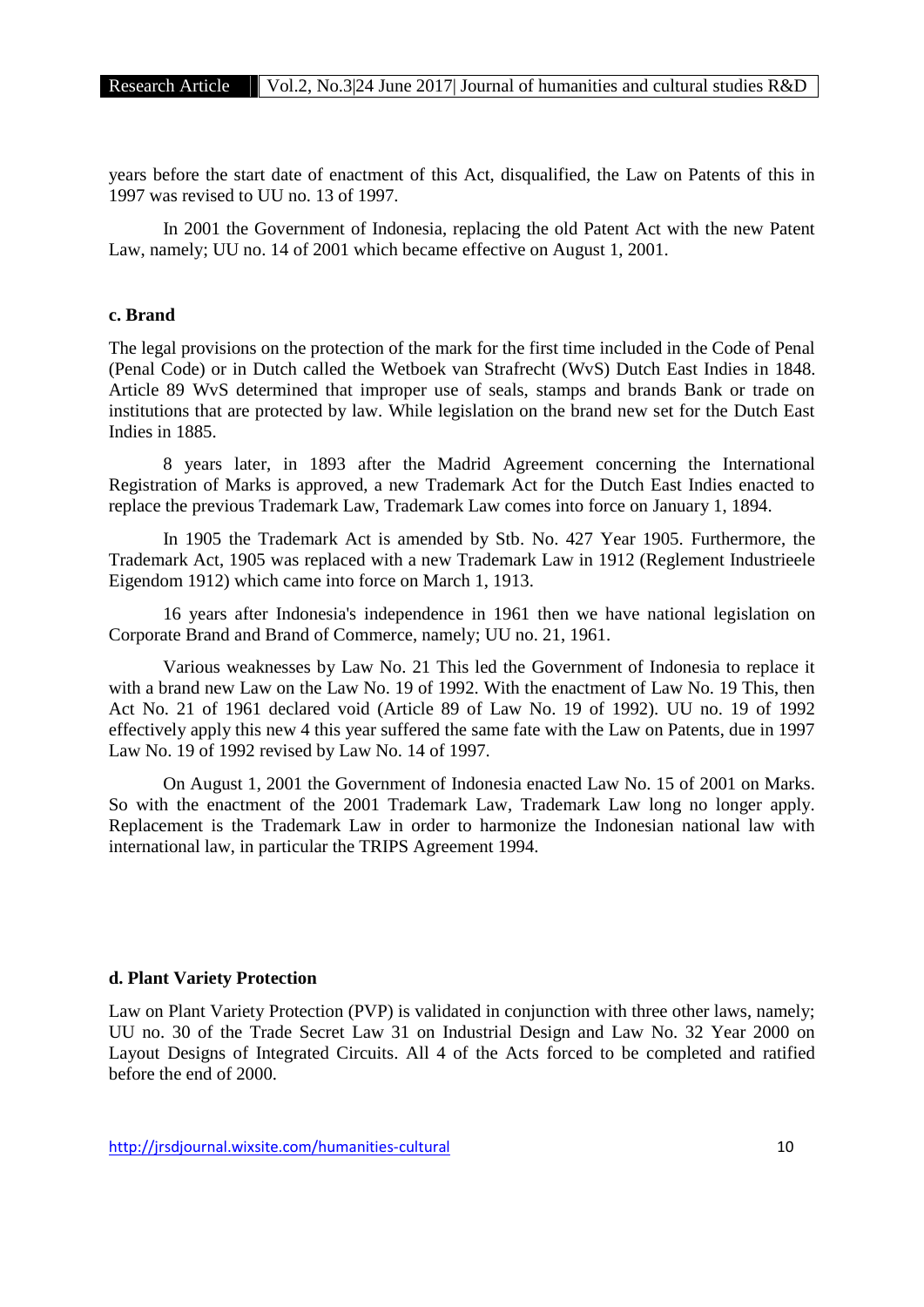PVP is a special protection by the state, which in this case represented by the Government and implemented by the office of the PVP, the crop varieties produced by plant breeders through plant breeding.

PVP rights are special rights granted by the state to the starter and / or PVP rights holder to use their own varieties of results exaltation or give consent to the person or legal entity to use it for a certain time. Varieties of plants that can be protected by PVP include; varieties of plant species that are new, unique, uniform, stable, and given a name. The PVT term of protection is 20 years for annual crops and 25 years for perennial crops.

# **e. Trade secrets**

Law No. 30 of 2000 on Trade Secrets is the law of the trade secrets that were first enacted in Indonesia. This law bears also because Indonesia has ratified the TRIPS Agreement 1994.

Trade Secret is information not known by the public in the field of technology and /or business, has economic value because it is useful in business activities, and kept secret by the owner of a trade secret.

The scope of trade secret protection includes; production methods, processing methods, sales methods or other information in the field of technology or business that has economic value and is not known by the public. This trade secrets continue to be protected as long as itstill kept secret and unknown to the public.

# **f. Industrial design**

UU no. 31 of 2000 on Industrial Designs include both industrial property. Law on Industrial Design is also the first provisions of national law which is owned by Indonesia that provides legal protection to industrial designs.

Industrial design is a creation of shape, configuration or composition of lines or colors, or lines and colors, or a combination thereof in the form of three-dimensional or two-dimensional, which gives the aesthetic impression and can be realized in a pattern of three-dimensional or two-dimensional and can be used to produce a product, goods, industrial commodity or handicraft.

The glance regime industrial design is similar to copyright regime, but, in fact different. The law gives protection to the contents of a creature, while industrial design protection is given, it is a form of external or aesthetic value date an industrial design and there was no relationship with the contents. Industrial design protection law for a period of 10 years.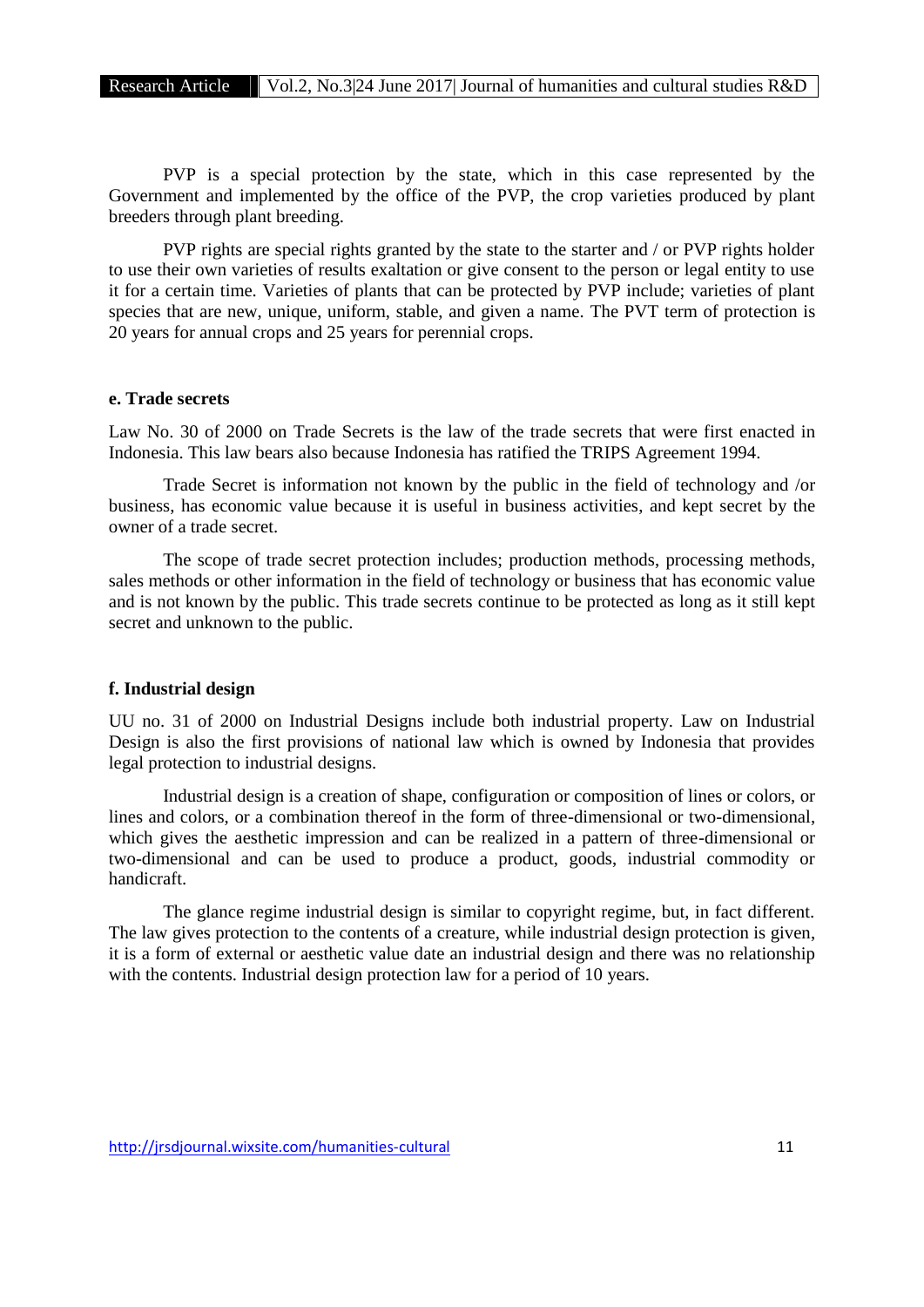#### **g. Integrated Circuit Layout Design**

UU no. 32 Year 2000 on Layout Designs of Integrated Circuits (DTLST) is a law enacted lastof four laws on intellectual property in the field of end 2000. The authorization, may seem in a hurry, because of omissions by Indonesia after Indonesia ratified the TRIPS Agreement 1994.

Integrated Circuit is a product in the form of finished or semi-finished, in which there are a variety of elements and at least one of these elements are active elements, which are partly or entirely interconnected and integrally formed in a semiconductor material that is intended to produce electronic functions.

#### **B. Theory of Intellectual Property Law**

The emergence of the term intellectual property rights (HMI) or a known foreign language "geistiges Eigentum" (Germany), or intellectual property right (UK) or intelectuele propriete (France) is very influenced by the ideas of John Locke about property rights. In his book, Locke said that the property rights of a human being against the object that produces it has existed since man was born. So the object here is not only in terms of tangible objects, but also abstract objects, called by proper authority to possess the intangibles that are the result of human intellect.

In connection with the emergence of a new school of intellectual property rights I. Kant in his book "Von der Unrechtmafbigkeit des Buchernarchdrucks" in 1785 stressed that the creator (Author) has rights that can not be seen on his work, which Kant rights is called the "ius personalissimus", that is; born right in and of itself (personality rights). Meanwhile, other philosophers, such as Flichte expressed, that an author has the right to a work of the intellect.

Fichte then distinguishes between a book that is the result of the work in printed form with the contents of the book itself (writing). With this distinction the existence of the doctrine "geistiges Eigentum" in Germany more firmly in the legal community. Hegel also distinguishes between objects in two forms: a real object (Sacherigentum) and the production of human inelektualitas (geistige Produktion).

A German Jurists called Klostermann, in 1869 for the first time used the term intellectual property rights (geistiges Eigentum) in a work entitled "Das Eigentum geistige an Schriftwerken, Kunstwerken and Erfindungen internationalem Recht und nach preuflischem", Vol 1. Klostermann's work is finally providing a very meaningful contribution to the birth of legislation in the field of copyright and industrial design in norddeutschen Bundes and the German Reich (Deutsches Reich).

In 1878 Klostermann work is undergoing repairs and improvements and then rises with a new title: "Das Urheberrecht in Schriftwerken, Abbildungen, musikalischen Kompositionen dramatischen und Werken". Klostermann other works are: "Das Urherberrecht an Kunstwerken und Schrift, Abbildungen, Kompositionen, Photographien, Mustern und Modellen", also "Die Patentgesetzgebung aller Lander nebst uber den Gesetzen Musterschutz und Markenschitz".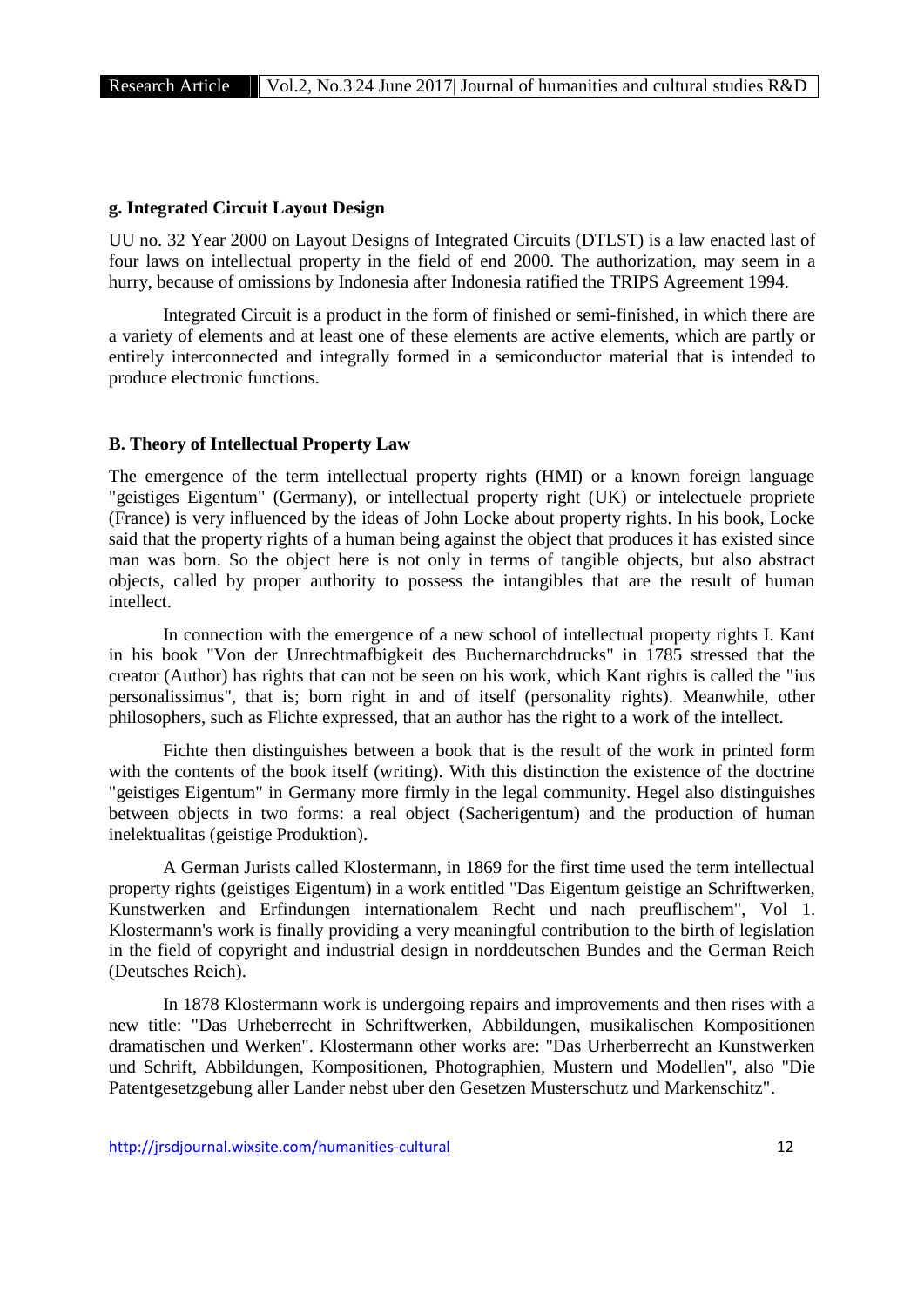A year later in 1877 appeared again works in the field of patents: "Das Patentgesetz fur das Deutsche Reigh". Based on the work of this Klostermann, the definition of the term "intellectual property" (geistis Eigentum) covers not only copyright, but also patents, utility models, trademark, industrial design and integrated circuit layout.

# **1. Theory on the Right of Personality (Moral Right or Persönlichkeit Recht)**

On intellectual property rights contained, in fact, two sides: the right personality and the right that is material (economic). 2 side view of all this also spawned two theories are quite famous in the development of intellectual property rights until such time as today.

The first view says that the intellectual property that are the  $2<sup>nd</sup>$  aspect of it which is a unity. However, among all the second aspect, the aspect of personality is dominant, where the establishment of a close relationship between the creator with his creation. This theory is known as a Monistism Theory (theory of Monistism) pioneered by Bluntschi and later developed by Gierke.

This theory, as proposed by Gierke, further explained that a copyright work is the product/products of the human intellect, giving rise to a very close relationship between the copyright work of its creator (author). So, this theory puts personality traits of its creator as a matter of "the primary" and put its economic nature as "secondary".

In other words, it can be said, that the interests of the creator's personality more highlighted than economic interests. Thus, if only the creator is dead, but his heirs still have the right to defend the interests of the creator. The interests of the creator of the immortal and eternal (forever), while the economic interest of the creator of the limited time, such as for copyright is limited to 50 years after authors died (post mortem auctoris p.m.a).

# **2. The right to object Intangible (Immaterial Utrecht)**

The view of the 2nd known Daulistism theory (theory Dualism) said that between the personality and economical it is two separate things from one another. Copyright is a right contained therein merely economic value. This theory was pioneered by renowned legal experts from Germany, Josef Kohler with the famous theory "Immaterialguiterrecht," Kohler explained that the existence of a very special relationship between people (author) with intangibles (immateriales Gut). Thus, according to Kohler, economic aspects of intellectual property rights more prominent aspects of her personality.

From all the above theory spawned two theories to-3 which in principle is a refinement of the first view, so this theory is called with the modern monistism theory (the theory of modern monistism). According to this theory, between personality and economic aspects of intellectual property rights it is one unified whole. 2nya all equally protected by law from positive law, both by international law and by the laws of national states. This theory was pioneered by German Jurists in the 20th century, such as, Ulmer, Schricker, and others.

In Urhebergesetz 1965 (UUHC Germany) Article 11 clearly embraced this latter theory. Likewise with the Copyright Act No. 6 of 1982 also scoop understand that this 3rd.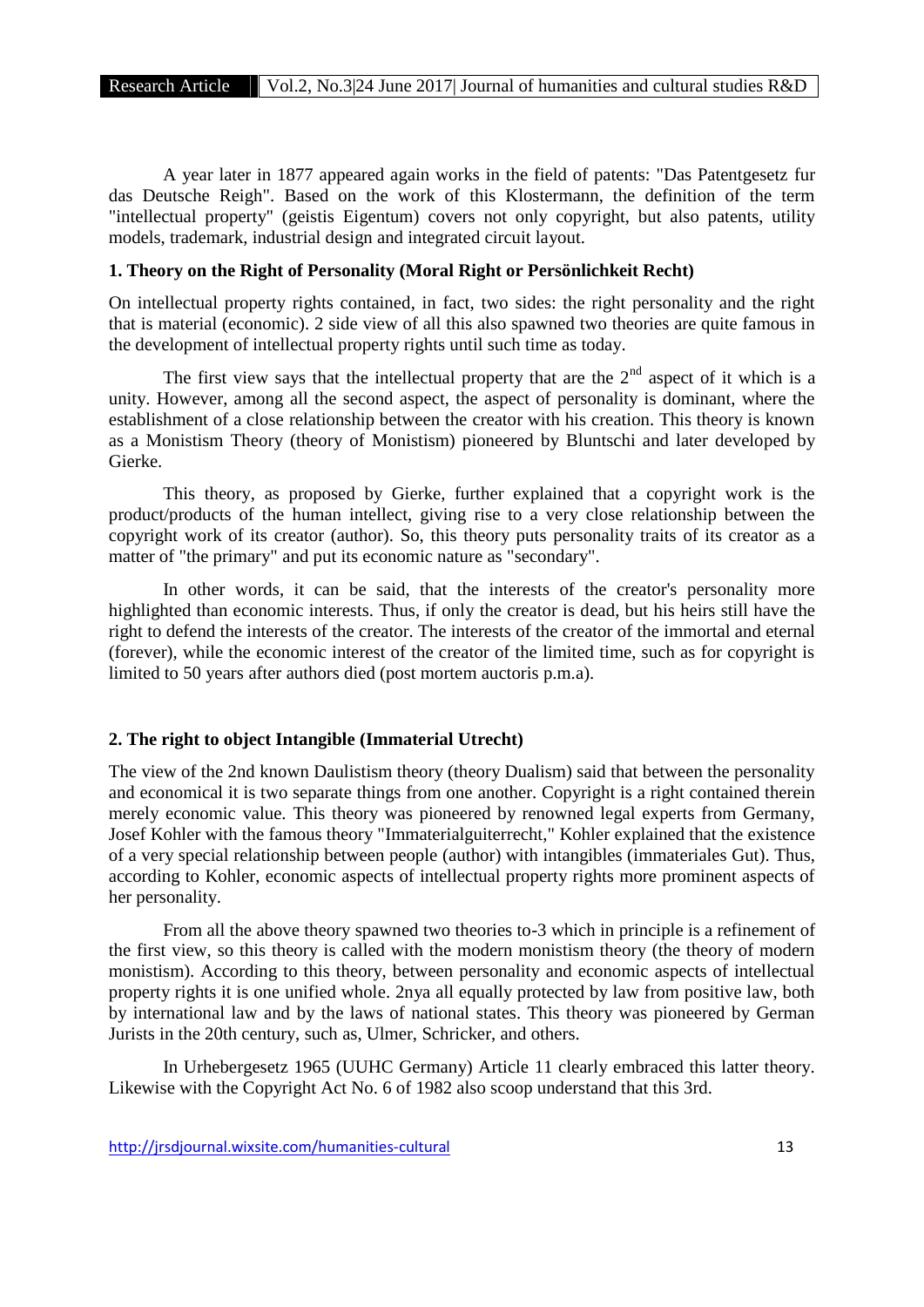In the era of globalization, many experts and legal experts are talking about the business of international trade and its relation to intellectual property rights. It can be said, that more than 90% of the commodity traded world today is a product of human intellectual work is divided into goods and services.

Another theory that explains the relationship of economic value and intellectual property, among others; reward theory, recovery theory and incentive theory. According the reward theory, a person who has produced intellectual works very deserved reward (reward) for any sacrifice, good timing, mind and matter are not fairly valued. While the recovery according to theory, authors entitled to get back on what he has dedicated to produce the intellectual work. According to incentive theory, the importance of incentives intended to provide excitement and motivation for individuals to generate intellectual works.

# **D. Patent as Machine Mint in era of globalization**

# **1. The term Patents**

The term of a patent is a translation from a foreign language (English) "patent". Terminology or the term of patents has become a standard in the Indonesian word which no other equivalent word. The word patent is often used to denote a technological society. And in the context of this patent, before a research result that filed its patent rights, then known by the term "invention", which in Indonesian by Law No. 14 of 2001 on Patents used the term "invention". The term of the present invention is a direct translation of the English "invention".

Speaking of the patent means to speak about technology and industry, because, between the patent and technology have a causal relationship. The birth of new technologies can be ensured for their new patent anyway, and thus came into the industry. Therefore, the number of patents owned by a nation already a measure of technological and economic progress of a nation. Yan advanced nation is certain to have a patent that many, otherwise the nation that is developing and underdeveloped have patents are few in number.

#### **2. Differences between Patents and Patent Simple**

A patent is an exclusive right granted by the State to an Inventor for his invention in the field of technology, which for a certain time, implement their own invention or give consent to others to implement them.

The provisions of the Patent Act in Indonesia do not make a difference in detail between the patent with the patent simple. The difference can be seen in terms of the period as referred to in Article 8, paragraph (1) and Article 9 of the Patent Act. The term of protection for patents for 20 (twenty) years and 10 years for a simple patent (utility model).

The difference between patents and utility models is a common thing done by the countries considering the difficulty level of technology contained in patents and utility models are different.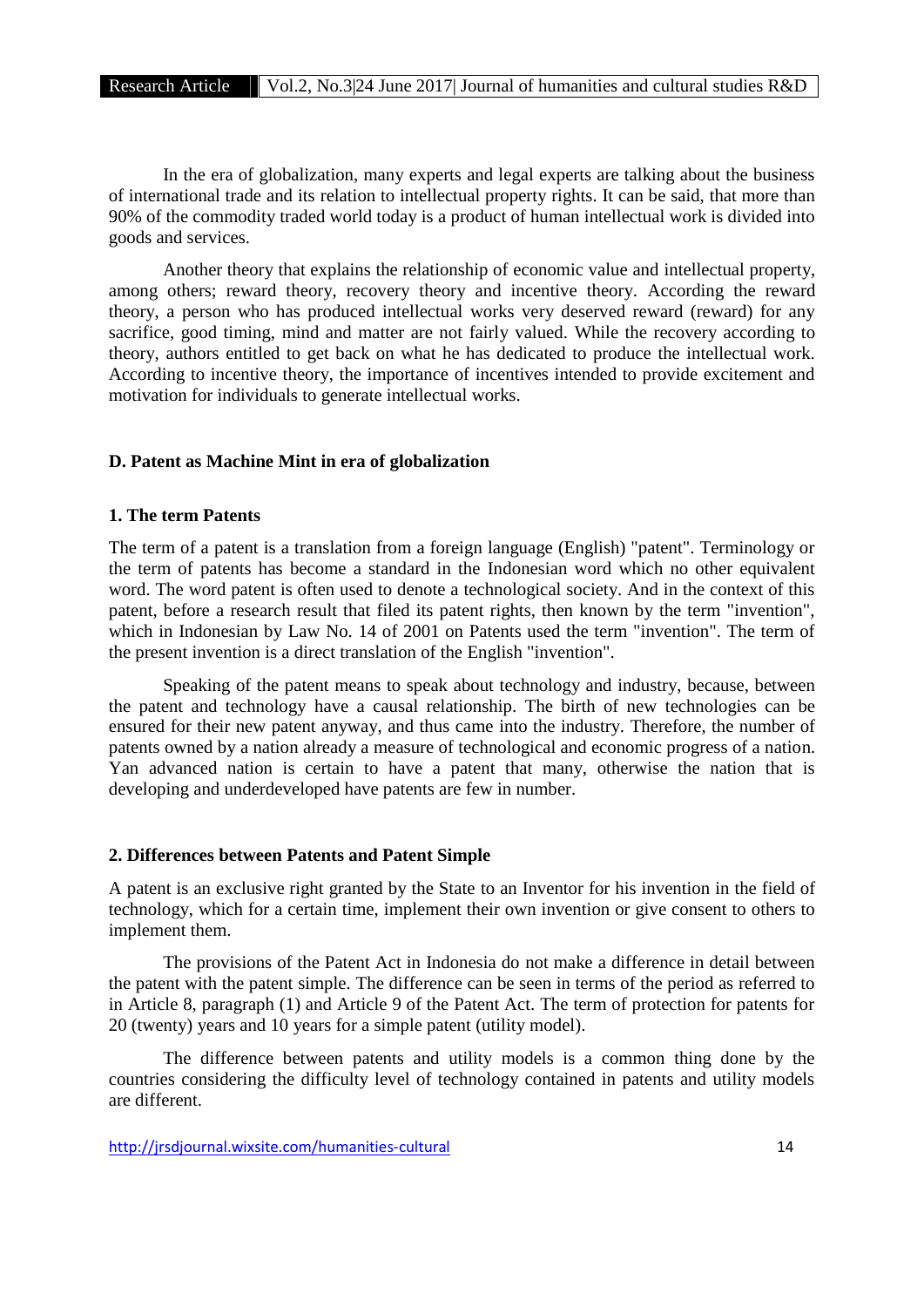The era of globalization is an era characterized by the level of competition is so high and tight in various fields, especially in the field of trade in goods and services. Only countries that are able to win a competition can enjoy the billions of dollars for the state and nation. The competition is very visible and can be felt in the field of technology in various sectors of modern human life, such as: automotive technology, mobile phones, various household appliances such as; washing machine, dispenser. Here we can see once how Japan was able to produce cars and high-tech machines are much-loved by the people in Asian countries. Meanwhile, European countries, such as; Germany, France, Italy and the United States also has the advantage of technology products and other services.

On the continent of Asia, the newly industrialized countries, such as; South Korea and China are the new competitors in the world of European and American technology. Technology products made in South Korea and China have also flooded the market in international countries, including in Indonesia.

The rise of economic wheels countries South Korea and China are, to be sure also American countries, Japan, Germany, France, and the developed countries, include the tangible evidence of the efficacy of world's economic engine sourced from intellectual property rights, especially patent.

# **E. Law of Patents in Indonesia Must functioned as a Tool of Economic Development**

Law No. 14 of 2001 on Patents has not functioned as a tool of economic development. The existence of the Patent Act is merely a normative sense and in order to meet the obligations of the TRIPS Agreement ratification by the Government of Indonesia with Law No. 7 of 1994.

The progress achieved by industrialized countries is a result of the application of legal norms are supported by human resources who have the creativity and high net state apparatus of corruption. A large number of research activities (research) undertaken by developed countries are opening the way for the achievement of new inventions for the acquisition of patent rights.

The wealth of a country's natural resources will not be able to improve the welfare of the nation and its people even after the exploitation of natural resources to the maximum. State the contrary, as a result of the exploitation of natural resources to the maximum that it has brought misery because forests are reduced in number and easily flooded if it rains. In addition, the amount of poverty, such as; which occurred in Indonesia and in particular of ranah Minang, West Sumatra province also has not been able to overcome.

At the level of the Central Government has taken several steps forward in terms of normative for the proper functioning of the Patent Act, which strengthened by Law No. 18 of 2002 on the National System of Research, Development and Application of Science and Technology, known as the Law on Science and Technology (Science and Technology). Law on Science and Technology even this is further supported by the Government Regulation (PP) No. 20 of 2005 concerning Intellectual Property and Technology Transfer Research and Development Activity Results by Universities and Research and Development Institute.

http://jrsdjournal.wixsite.com/humanities-cultural 15 With the fate of all the law, let alone be operationalized optimally even the presence of the law is still a lot not understood by the Government and the public areas. Even the mandate given by Article 20 paragraph (4) of Law No. 18 of 2002 so that areas in Indonesia form a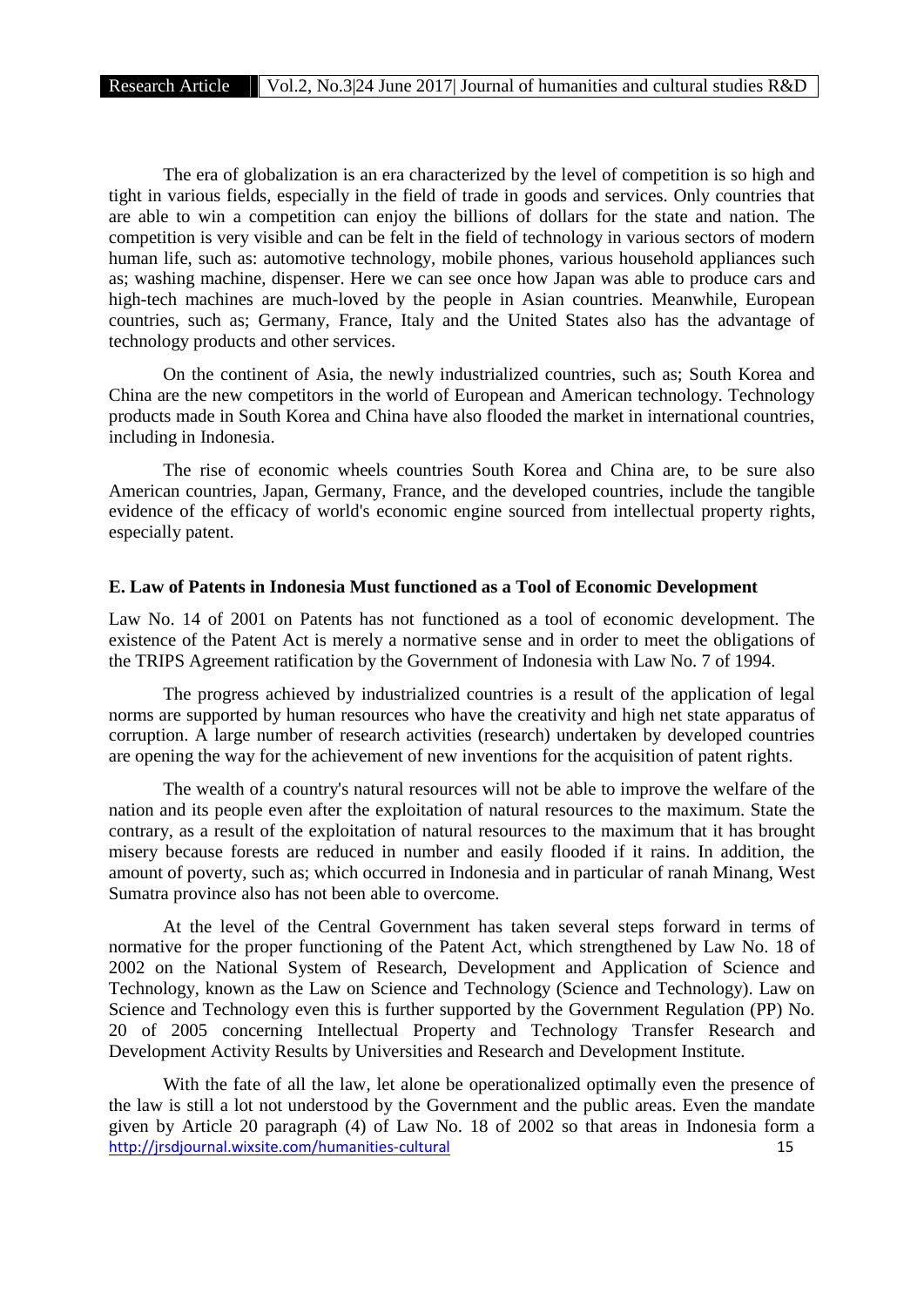Regional Research Council and optimally functioning of the Research and Development (Research and Development) to produce the invention as a path to the acquisition of a patent has not been fully complied with.

In fact, the weakness will be an understanding of the various laws and regulations in the economic field, such as; intellectual property rights (intellectual property rights) are barriers that are not easy to overcome if only the government is not serious to implement.

# **F. West Sumatra (Sumbar) Need Balitbang and Regional Research Council**

#### **Reliable Forward**

Until now the existence of the Research and Development (Research and Development) in West Sumatra has not functioned as the agent of change. Research and Development should be underlined supposed to strategize research leading to the development goals of economic, social, cultural and legal fore more advanced. Balitbang should serve as an engine of regional progress and the nation through research activities.

Institutional science and technology be made up of universities, R & D institutions, enterprises and supporting institutions should be given the task and responsibility to advance the technology development area. Local Government obviously will not be able to walk alone to achieve these goals without the support of universities and enterprises as well as other supporting institutions.

At the level of the central government has no National Research Council, it is appropriate that the Regional Government of West Sumatra Province to establish a Regional Research Council as mandated by Article 20 Paragraph (4) on science and technology: "To support the formulation of policy priorities and the various aspects of research, development, and application of science and technology, local governments establish Regional Research Council is composed of citizens of the institutional elements of science and technology in its region".<br>Until now, the West Sumatra province has yet again and form a Regional Research

Council (DRD) that can be used to help the Government to promote science and technology in West Sumatra which we love.

For the purpose of this science and technology development, the local government should provide financial support through the budget to universities, R & D institutions, community organizations and inventor. This is one of the main strategic steps that must be taken by the local government of West Sumatra, West Sumatra fore in order to be able to grow into an industrial area to provide acceleration in achieving the 2020 vision of West Sumatra.

Research budget is allocated in the budget for the West Sumatra is not yet oriented to research to produce an invention. On the basis of this invention inventor can then apply for patent rights to the office of the Directorate General of Intellectual Property rights Ministry of Justice and Human Rights in Jakarta.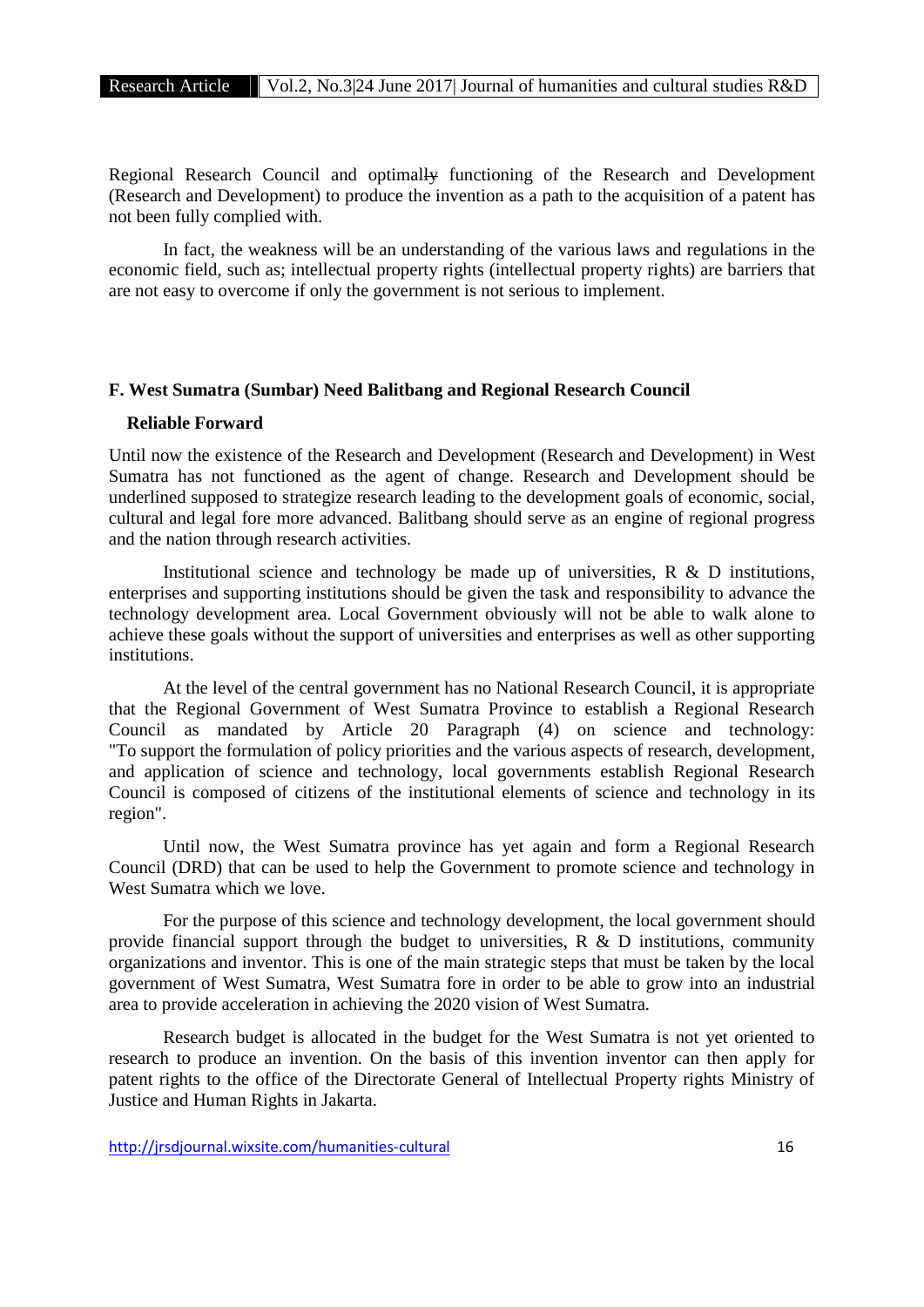If we compare our country's most beloved with other countries in the world in the field of patents, it is natural Indonesia underestimated. Similarly, with a view of the people of West Sumatra province, minang this sphere in the field of patents if dikomperasikan with other provinces in Indonesia, West Sumatra can not speak about the patent, because the acquisition of the patent is still zero.

# **G. Law Enforcement Still Weak**

The problems of law enforcement in Indonesia almost never finished talking about. Even with a very weak law enforcement in Indonesia has led the State Indonesia entered into a series of the most corrupt countries.

Law enforcement in the field of intellectual property rights in Indonesia is still very weak. In fact, through the rule of law can be used as a tool of economic development to improve the welfare of the community.

We take the example in the field of copyright, in particular computer piracy, one year after the introduction and implementation of the Copyright Act No. 19 of 2002, the rate of software piracy (computer software) or a computer program in Indonesia can be reduced. The high level of software piracy continues to inhibit the development of Indonesia's economy. According to a study released by the International Data Corporation (IDC) in 2003, it is estimated that the decline in piracy by 10 points between 2002 and 2006 could add USD 1.9 billion for the Indonesian economy and create more than 4,000 high-tech jobs, in addition to additional tax revenues of USD 100 million over four years for the government.

Similarly, in the field of trademark, trademark rights abuses, especially the well known brands have exacerbated the image of Indonesia in the eyes of the world. Conditions such as these should not be allowed to continue, but should be taken serious steps and decisively to reduce and stop it.

Weak law enforcement is highly influential on foreign investors to invest in Indonesia. Even for very volatility in the level of legal certainty ground water coupled with a multi dimensional crisis has not ended yet also raises due to the escape of foreign investors in Indonesia and are looking for a new destination country is more promising in terms of enforcement and legal certainty, such as; Vietnam, China and Malaysia.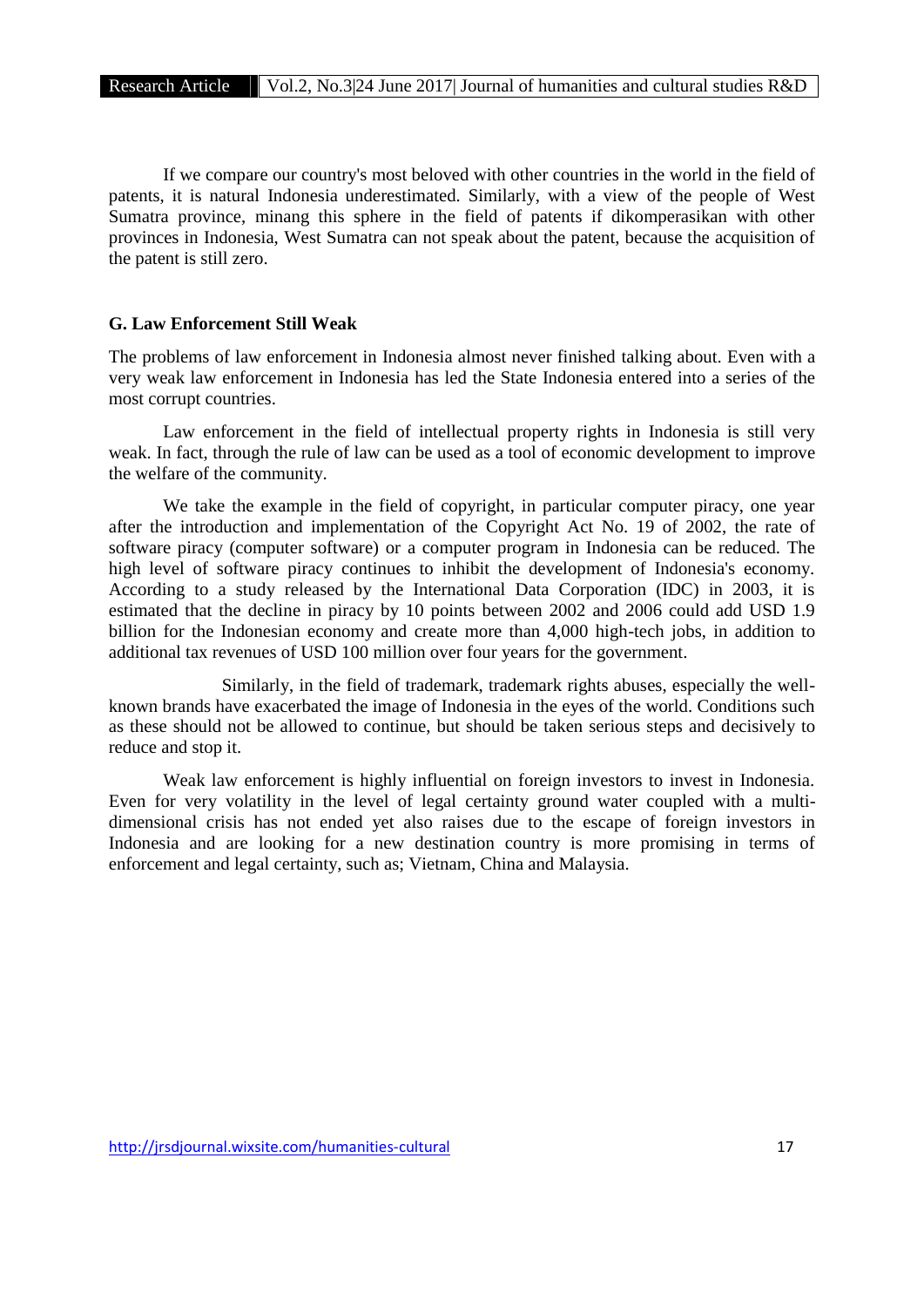# **III. ENCLOSE**

#### **A. Conclusion**

Implementation of the legal protection of intellectual property has become central to international attention, particularly in countries forward. Intellectual property has become the economic engine of the world in improving the country's economic growth and improve the welfare of the people's living standards. Application of the law has been used as a tool of economic development.

The seriousness of the government in the implementation of the law on intellectual property rights becoming one of the main aspects of consideration for prospective foreign investors to invest in that country. This is understandable, because the issue of intellectual property rights, especially patents directly related to the technology.

# **B. Recommendations**

Law enforcement in the field of intellectual property rights is still weak in Indonesia, including the province of West Sumatra to be further improved in the future. West Sumatra region should be able to speak on a national and even international level in terms of development and advancement of intellectual property rights.